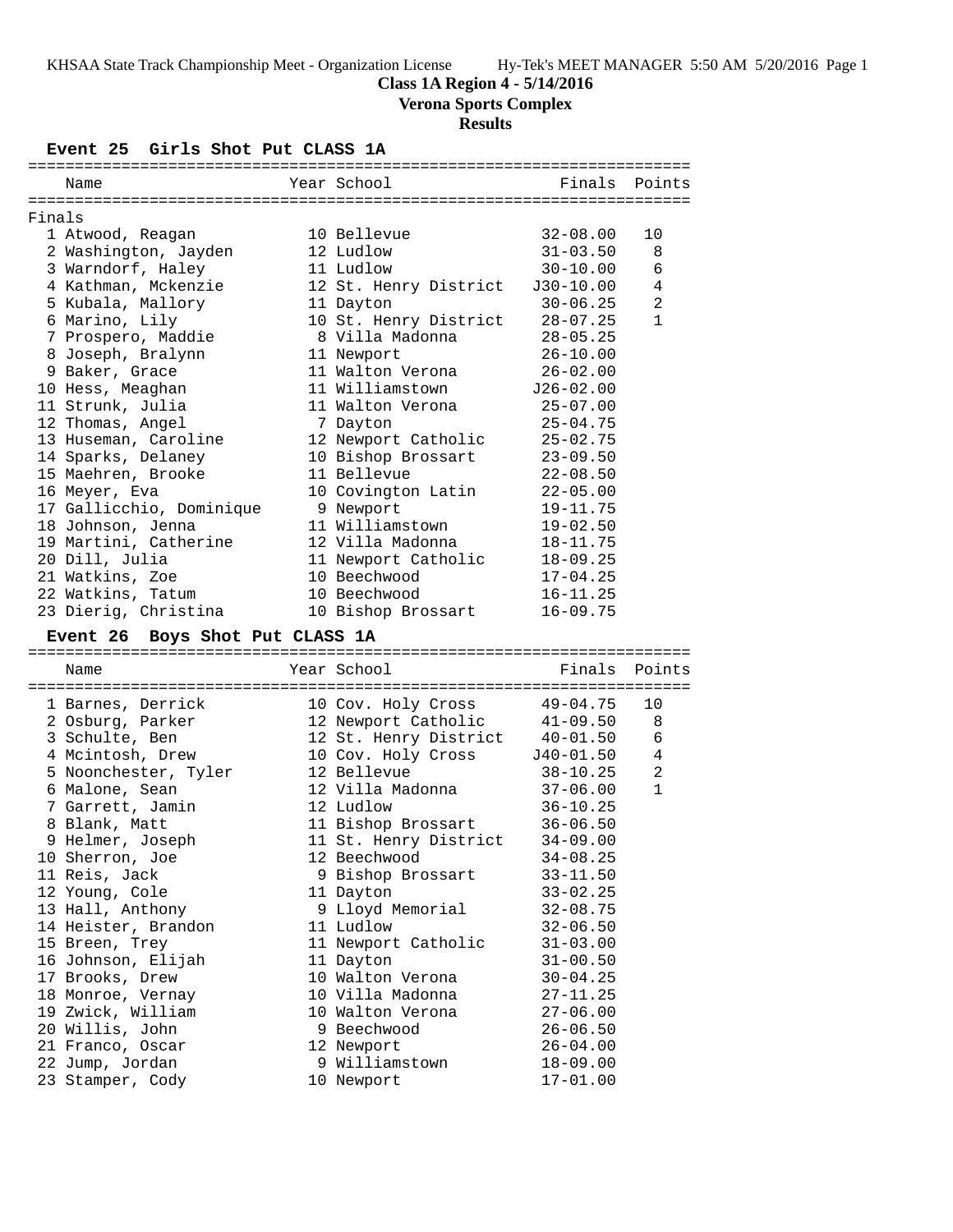## **Class 1A Region 4 - 5/14/2016**

**Verona Sports Complex**

## **Results**

### **Event 27 Girls Discus Throw CLASS 1A**

|  | Name                                 |  | Year School                            | Finals Points |                |  |  |  |
|--|--------------------------------------|--|----------------------------------------|---------------|----------------|--|--|--|
|  |                                      |  |                                        |               |                |  |  |  |
|  | 1 Lukens, Libby                      |  | 9 Dayton                               | $98 - 11$     | 10             |  |  |  |
|  | 2 Atwood, Reagan                     |  | 10 Bellevue                            | $98 - 05$     | 8              |  |  |  |
|  | 3 Warndorf, Haley                    |  | 11 Ludlow                              | $93 - 05$     | 6              |  |  |  |
|  | 4 Kubala, Mallory                    |  | 11 Dayton                              | $88 - 08$     | 4              |  |  |  |
|  | 5 Huseman, Caroline                  |  | 12 Newport Catholic                    | 86-10         | 2              |  |  |  |
|  | 6 Maehren, Brooke                    |  | 11 Bellevue                            | $81 - 06$     | $\mathbf{1}$   |  |  |  |
|  | 7 Sparks, Delaney                    |  | 10 Bishop Brossart                     | $76 - 05$     |                |  |  |  |
|  | 8 Baker, Grace                       |  | 11 Walton Verona                       | $74 - 07$     |                |  |  |  |
|  | 9 Ison, Hailey                       |  | 12 Walton Verona                       | $68 - 07$     |                |  |  |  |
|  | 10 Dierig, Christina                 |  | 10 Bishop Brossart                     | $67 - 04$     |                |  |  |  |
|  | 11 Joseph, Bralynn                   |  | 11 Newport                             | $66 - 11$     |                |  |  |  |
|  | 12 Steffen, Myah                     |  | 12 St. Henry District                  | $66 - 10$     |                |  |  |  |
|  | 13 Gallicchio, Dominique             |  | 9 Newport                              | $65 - 08$     |                |  |  |  |
|  | 14 Dill, Julia                       |  | 11 Newport Catholic                    | $65 - 06$     |                |  |  |  |
|  | 15 Kathman, Mckenzie                 |  | 12 St. Henry District                  | $59 - 03$     |                |  |  |  |
|  | 16 Warndorf, Katie                   |  | 11 Ludlow                              | $56 - 05$     |                |  |  |  |
|  | 17 Meyer, Eva                        |  | 10 Covington Latin                     | $53 - 07$     |                |  |  |  |
|  | 18 Bezold, Abby                      |  | 9 Villa Madonna                        | $51 - 11$     |                |  |  |  |
|  | 19 Johnson, Jenna                    |  | 11 Williamstown                        | $46 - 10$     |                |  |  |  |
|  | 20 Watkins, Zoe                      |  | 10 Beechwood                           | $45 - 06$     |                |  |  |  |
|  | 21 Martini, Catherine                |  | 12 Villa Madonna                       | $44 - 11$     |                |  |  |  |
|  | 22 Watkins, Tatum                    |  | 10 Beechwood                           | $42 - 08$     |                |  |  |  |
|  | -- Hess, Meaghan                     |  | 11 Williamstown                        | FOUL          |                |  |  |  |
|  |                                      |  |                                        |               |                |  |  |  |
|  | Event 28 Boys Discus Throw CLASS 1A  |  |                                        |               |                |  |  |  |
|  | Name                                 |  | Year School                            | Finals        | Points         |  |  |  |
|  |                                      |  |                                        |               |                |  |  |  |
|  | 1 Garrett, Jamin                     |  | 12 Ludlow                              | $128 - 06$    | 10             |  |  |  |
|  | 2 Lukens, Gary                       |  | 11 Dayton                              | $127 - 01$    | 8              |  |  |  |
|  | 3 Helmer, Joseph                     |  | 11 St. Henry District                  | 124-02        | 6              |  |  |  |
|  | 4 Mcintosh, Drew                     |  | 10 Cov. Holy Cross                     | 118-11        | $\overline{4}$ |  |  |  |
|  | 5 Schoulties, Logan                  |  | 12 Bishop Brossart                     | $115 - 10$    | 2              |  |  |  |
|  | 6 Osburg, Parker                     |  | 12 Newport Catholic                    | $111 - 08$    | $\mathbf{1}$   |  |  |  |
|  | 7 Malone, Sean                       |  | 12 Villa Madonna                       | $103 - 07$    |                |  |  |  |
|  | 8 Kaiser, Blake                      |  | 11 St. Henry District                  | $97 - 03$     |                |  |  |  |
|  | 9 Ritter, Eric                       |  | 11 Bishop Brossart                     | $95 - 07$     |                |  |  |  |
|  | 10 Young, Cole                       |  | 11 Dayton                              | $95 - 06$     |                |  |  |  |
|  |                                      |  | 10 Walton Verona                       | $92 - 05$     |                |  |  |  |
|  | 11 Zwick, William<br>12 Sherron, Joe |  | 12 Beechwood                           | $88 - 04$     |                |  |  |  |
|  | 13 Breen, Trey                       |  | 11 Newport Catholic                    | $86 - 02$     |                |  |  |  |
|  | 14 Butcher, Nick                     |  | 11 Ludlow                              | $85 - 00$     |                |  |  |  |
|  | 15 Monroe, Vernay                    |  | 10 Villa Madonna                       | $84 - 06$     |                |  |  |  |
|  | 16 Hannigan, Tom                     |  |                                        | $79 - 10$     |                |  |  |  |
|  | 17 Brooks, Drew                      |  | 11 Cov. Holy Cross<br>10 Walton Verona | $76 - 04$     |                |  |  |  |
|  |                                      |  | 9 Bellevue                             | $62 - 07$     |                |  |  |  |
|  | 18 Sparks, Joey<br>19 Willis, John   |  | 9 Beechwood                            | $57 - 10$     |                |  |  |  |
|  | 20 Jump, Jordan                      |  | 9 Williamstown                         | $55 - 08$     |                |  |  |  |
|  | 21 Stamper, Cody                     |  | 10 Newport                             | $49 - 00$     |                |  |  |  |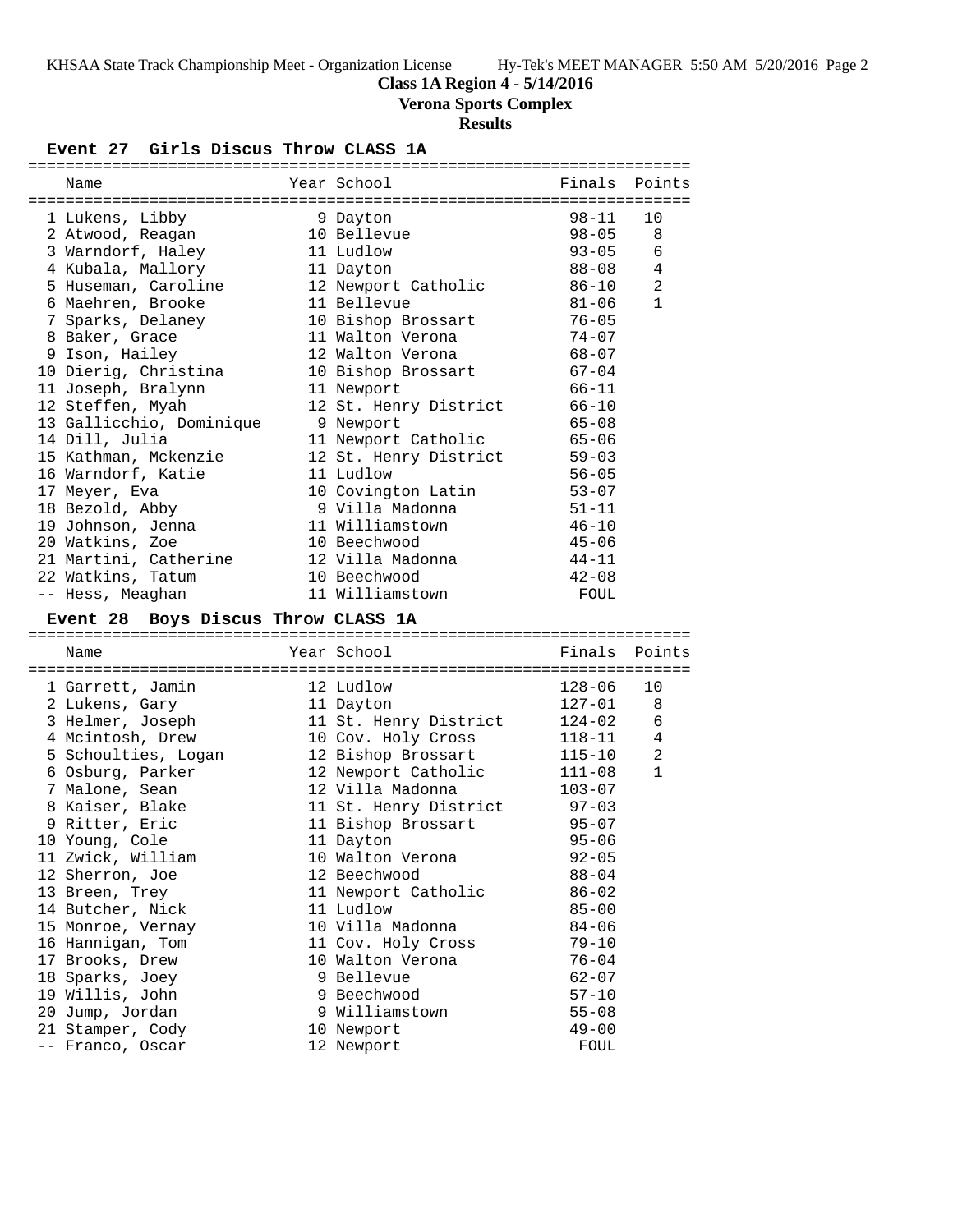### **Class 1A Region 4 - 5/14/2016**

**Verona Sports Complex**

## **Results**

#### **Event 29 Girls Long Jump CLASS 1A**

| Name                                       | Year School           | Finals       | Points       |
|--------------------------------------------|-----------------------|--------------|--------------|
| 1 Victor, Tiffany                          | 11 Ludlow             | $16 - 00.75$ | 10           |
| 2 Colosimo, Sophie                         | 12 Beechwood          | $15 - 11.00$ | 8            |
| 3 Munzer, Emily                            | 11 St. Henry District | $15 - 10.50$ | 6            |
| 4 Spritzky, Kimberly                       | 11 St. Henry District | $15 - 07.25$ | 4            |
| 5 Halfhill, Sophia                         | 8 Dayton              | $15 - 05.25$ | 2            |
| 6 Barbiea, Johnessah                       | 8 Dayton              | $15 - 04.25$ | $\mathbf{1}$ |
| 7 Walz, Abby                               | 11 Bishop Brossart    | $14 - 00.25$ |              |
| 8 Davis, Eden                              | 7 Beechwood           | $13 - 02.25$ |              |
| 9 York, Ehren                              | 10 Lloyd Memorial     | $12 - 06.50$ |              |
| 10 Roy, Madison                            | 10 Ludlow             | $12 - 05.00$ |              |
| 11 Zimmerman, Kara                         | 9 Newport Catholic    | $12 - 04.25$ |              |
| 12 Ison, Emily                             | 11 Williamstown       | $12 - 03.75$ |              |
| 13 Huseman, Natalie                        | 9 Newport Catholic    | $12 - 03.00$ |              |
| 14 Howe, Haley                             | 10 Williamstown       | $11 - 10.00$ |              |
| 15 Peacock, Briana                         | 9 Newport             | $11 - 07.50$ |              |
| 16 Croxon, Lauren                          | 9 Newport             | $9 - 05.00$  |              |
| -- Craft, Katie                            | 12 Bellevue           | FOUL         |              |
| -- Ross, Dianna                            | 10 Lloyd Memorial     | FOUL         |              |
| -- Ross, Kira                              | 12 Bellevue           | FOUL         |              |
| <b>Event 30</b><br>Boys Long Jump CLASS 1A |                       |              |              |
|                                            |                       |              |              |
| Name                                       | Year School           | Finals       | Points       |
| 1 Crook, Clark                             | 12 Walton Verona      | $20 - 11.00$ | 10           |
| 2 Wallenhorst, Paul                        | 12 St. Henry District | 20-10.25     | 8            |
| 3 Ridder, John                             | 12 Bishop Brossart    | $20 - 06.50$ | 6            |
| 4 Dawson, Jamorrow                         | 10 Lloyd Memorial     | $20 - 03.75$ | 4            |
| 5 Justice, Aiden                           | 11 Beechwood          | $20 - 00.00$ | 2            |
| 6 Bleser, Kyle                             | 12 Newport Catholic   | $19 - 00.00$ | $\mathbf{1}$ |
| 7 Ackerson, Nick                           | 12 Bellevue           | $18 - 10.25$ |              |
| 8 Kelley, David                            | 12 Bishop Brossart    | $18 - 02.00$ |              |
| 9 Swope, Zach                              | 12 Newport Catholic   | $17 - 10.25$ |              |
| 10 Britton, Nick                           | 10 Villa Madonna      | $17 - 00.00$ |              |
| 11 Bolden, Tyree                           | 12 Newport            | $16 - 10.25$ |              |
| 12 Marksberry, Jordan                      | 7 Dayton              | $14 - 10.50$ |              |
| 13 Ryan, Will                              | 9 Bellevue            | $13 - 11.00$ |              |
| 14 Clayton, Karac                          | 9 Newport             | 12-10.25     |              |
| 15 Krummen, Kenton                         | 9 Walton Verona       | 12-09.00     |              |
|                                            | 10 St. Henry District |              |              |

## **Event 31 Girls Triple Jump CLASS 1A**

| Name                 | Year School           | Finals Points |                |
|----------------------|-----------------------|---------------|----------------|
| 1 Colosimo, Sophie   | 12 Beechwood          | $33 - 07.50$  | 1 N            |
| 2 Victor, Amber      | 12 Ludlow             | $33 - 01.50$  | 8              |
| 3 Barbiea, Johnessah | 8 Dayton              | $33 - 00.00$  | 6              |
| 4 Munzer, Emily      | 11 St. Henry District | $32 - 06.50$  | $\overline{4}$ |
| 5 Spritzky, Kimberly | 11 St. Henry District | $31 - 11.25$  | 2              |
| 6 Schenthal, Maddie  | 10 Villa Madonna      | $31 - 09.75$  | $\mathbf{1}$   |
| 7 Williams, Delaney  | 12 Walton Verona      | $31 - 07.00$  |                |
|                      |                       |               |                |

-- Booker, Chandler 11 Ludlow FOUL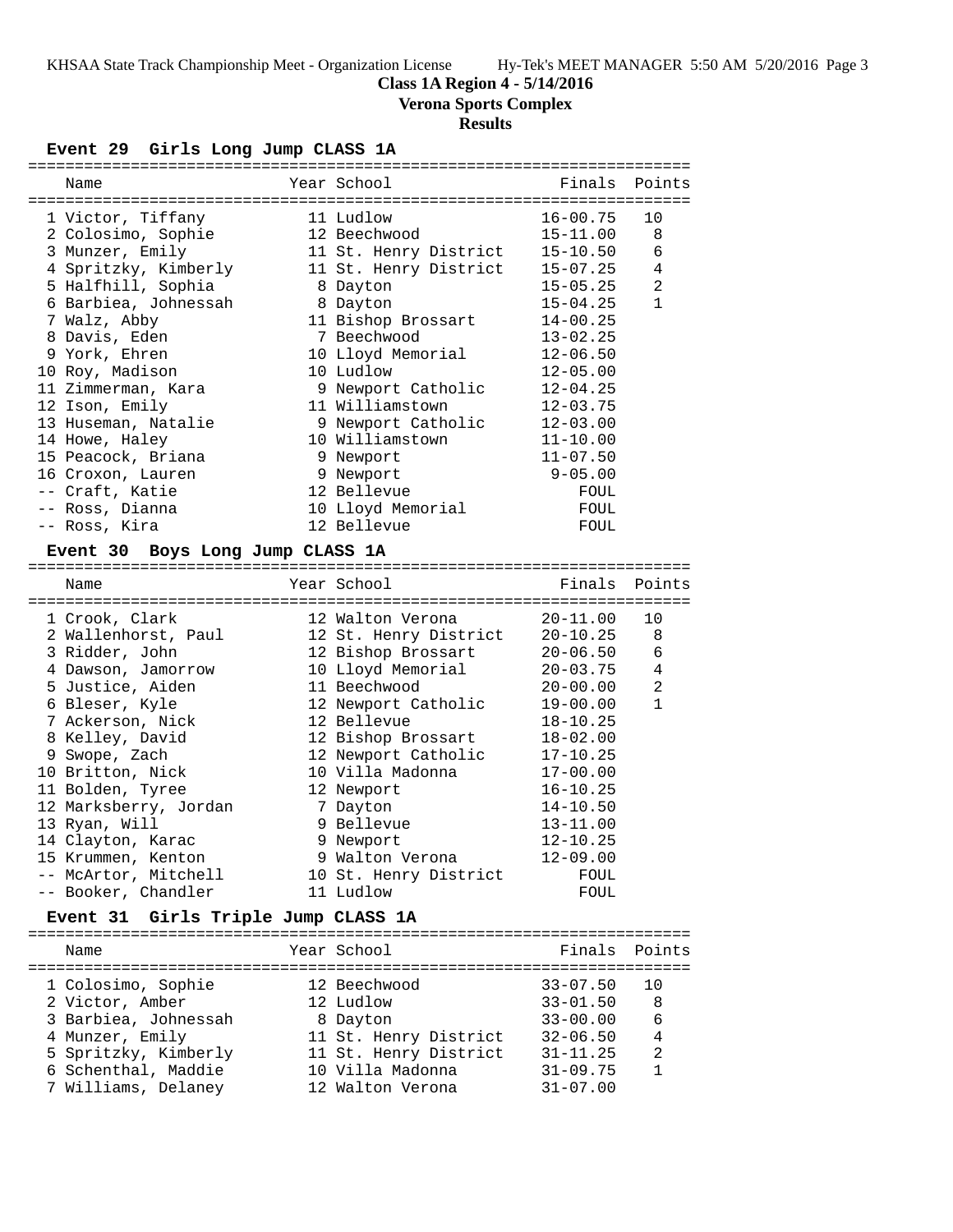**Class 1A Region 4 - 5/14/2016**

**Verona Sports Complex**

#### **Results**

#### **....Event 31 Girls Triple Jump CLASS 1A**

| 8 Halfhill, Sophia   | 8 Dayton           | $29 - 11.50$ |
|----------------------|--------------------|--------------|
| 9 Slagle, Rebecca    | 12 Beechwood       | $J29-11.50$  |
| 10 York, Ehren       | 10 Lloyd Memorial  | $27 - 09.50$ |
| 11 Pickens, Alyssa   | 9 Villa Madonna    | $27 - 08.50$ |
| 12 Schneider, Brooke | 10 Bishop Brossart | $26 - 08.50$ |
| 13 Walz, Abby        | 11 Bishop Brossart | $26 - 04.00$ |
| 14 Roy, Madison      | 10 Ludlow          | $25 - 09.00$ |
| 15 Zimmerman, Kara   | 9 Newport Catholic | $25 - 07.50$ |
| -- Peacock, Briana   | 9 Newport          | FOUL         |

#### **Event 32 Boys Triple Jump CLASS 1A**

=======================================================================

| Name                  | Year School           | Finals       | Points |
|-----------------------|-----------------------|--------------|--------|
| 1 Wallenhorst, Paul   | 12 St. Henry District | 41-05.25     | 10     |
| 2 Ackerson, Nick      | 12 Bellevue           | $40 - 10.00$ | 8      |
| 3 Strasburger, Evan   | 10 St. Henry District | $40 - 02.75$ | 6      |
| 4 Ridder, John        | 12 Bishop Brossart    | $39 - 11.50$ | 4      |
| 5 Kelley, David       | 12 Bishop Brossart    | $39 - 09.25$ | 2      |
| 6 Shazier, Curry      | 10 Walton Verona      | $38 - 05.00$ | 1      |
| 7 Bleser, Kyle        | 12 Newport Catholic   | $37 - 05.00$ |        |
| 8 Fritz, Nolan        | 9 Beechwood           | $34 - 05.00$ |        |
| 9 Harris, John        | 12 Newport Catholic   | $34 - 04.00$ |        |
| 10 Roberts, Gabe      | 10 Dayton             | $33 - 06.00$ |        |
| 11 Mardis, Kyle       | 9 Newport             | $32 - 07.50$ |        |
| 12 Montgomery, Jordan | 10 Ludlow             | $32 - 05.25$ |        |
| 13 Fuller, Samuel     | 9 Newport             | $30 - 10.25$ |        |

### **Event 33 Girls High Jump CLASS 1A**

| Name                | Year School           | Finals Points |                |
|---------------------|-----------------------|---------------|----------------|
| 1 Tobler, Janelle   | 12 St. Henry District | $5 - 04.00$   | 10             |
| 2 Victor, Amber     | 12 Ludlow             | $5 - 00.00$   | 8              |
| 3 Williams, Delaney | 12 Walton Verona      | $4 - 10.00$   | 6              |
| 4 Mcneeley, Morgan  | 12 St. Henry District | $4 - 08.00$   | $\overline{4}$ |
| 5 Ponzer, Mccall    | 10 Walton Verona      | $4 - 04.00$   | $\mathfrak{D}$ |
| 6 Eviston, Sarah    | 9 Newport Catholic    | $4 - 02.00$   |                |
| 7 Bezold, Abby      | 9 Villa Madonna       | $4 - 00.00$   |                |
| -- Dugan, Byni      | 12 Ludlow             | ΝH            |                |
|                     |                       |               |                |

### **Event 34 Boys High Jump CLASS 1A**

| Name                                                                                                                                                                                 | Year School                                                                                                                                                                               | Finals Points                                                                                                                        |                  |
|--------------------------------------------------------------------------------------------------------------------------------------------------------------------------------------|-------------------------------------------------------------------------------------------------------------------------------------------------------------------------------------------|--------------------------------------------------------------------------------------------------------------------------------------|------------------|
| 1 Wallenhorst, Paul<br>2 Wrobleski, Trent<br>3 Poat, David<br>4 Booker, Chandler<br>4 Bonne, Trey<br>6 Ostertag, Joel<br>7 Crawford, Jackson<br>8 Shazier, Joeseph<br>9 Bleser, Kyle | 12 St. Henry District<br>11 Newport Catholic<br>11 St. Henry District<br>11 Ludlow<br>9 Walton Verona<br>12 Williamstown<br>12 Bishop Brossart<br>11 Walton Verona<br>12 Newport Catholic | $5 - 10.00$<br>$5 - 08.00$<br>$J5 - 08.00$<br>$5 - 06.00$<br>$5 - 06.00$<br>$J5-06.00$<br>$5 - 04.00$<br>$5 - 02.00$<br>$J5 - 02.00$ | 8<br>6<br>3<br>3 |
| 10 Fritz, Nolan                                                                                                                                                                      | 9 Beechwood                                                                                                                                                                               | $5 - 00.00$                                                                                                                          |                  |